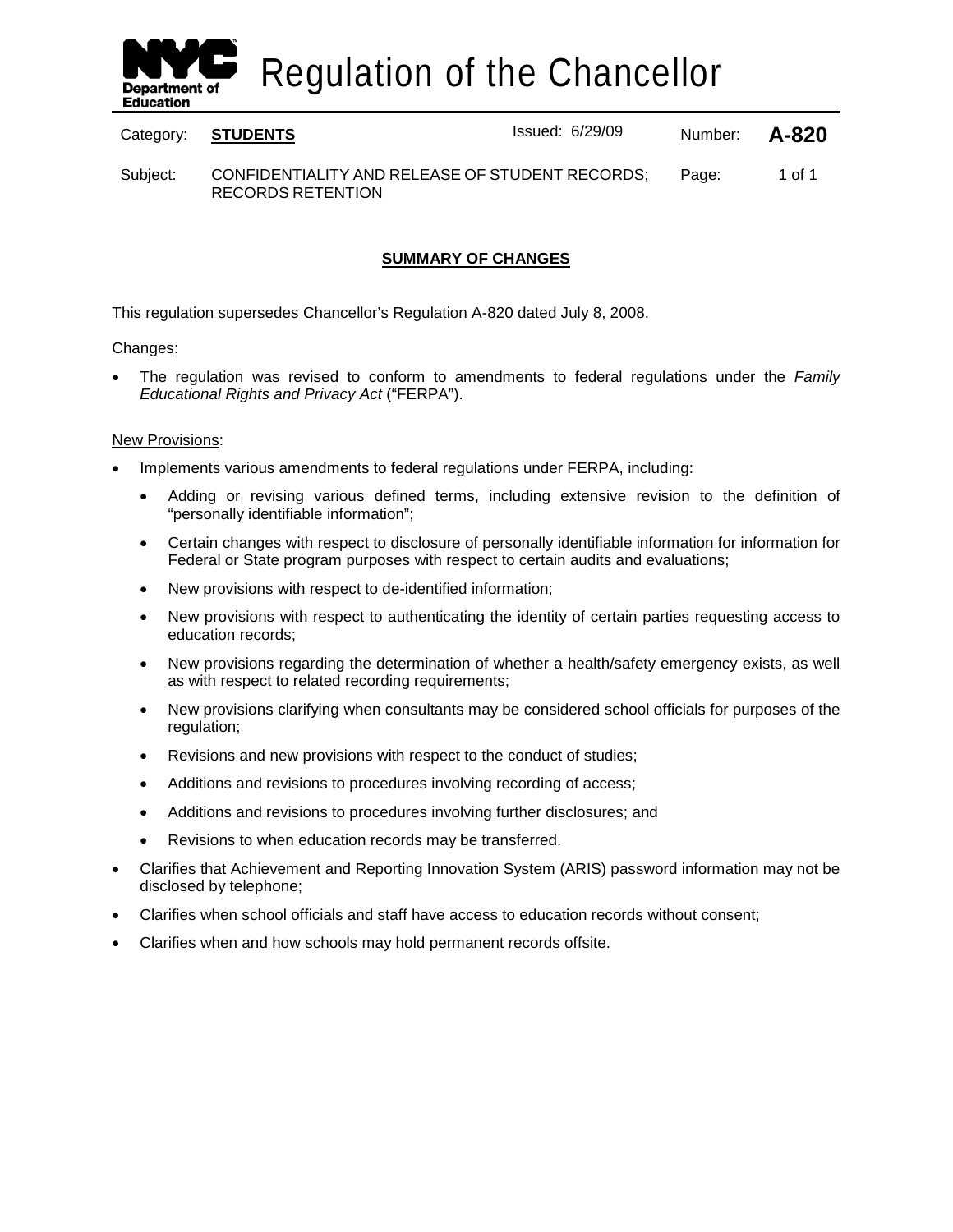### **ABSTRACT**

This regulation addresses the confidentiality of and access to student records and provides information about NY State records retention mandates and Department of Education requirements for disposing of or archiving records. It supersedes Chancellor's Regulation A-820, Confidentiality and Release of Student Records; Records Retention, dated July 8, 2008.

#### **I. INTRODUCTION**

This regulation incorporates pertinent provisions of the Family Educational Rights and Privacy Act (20 U.S.C. l232g; federal regulations at 34 C.F.R. Part 99), commonly referred to as "FERPA" or "the Buckley Amendment".

#### **II. WHAT ARE THE RIGHTS GRANTED BY FERPA?**

There are five basic rights granted to parents or eligible students:

- the right to inspect and review the student's education records maintained by the school(s) the child attends or has attended.
- the right to challenge and request that the school amend any portion of the student's education records that is inaccurate, misleading, or otherwise in violation of the student's privacy rights.
- the right to require the school to obtain written consent prior to the disclosure of personally identifiable information, except in those instances specifically allowed for by law.
- the right to be informed by the school of the rights accorded parents under FERPA.
- the right to file a complaint with the Family Policy Compliance Office of the United States Department of Education alleging a denial of rights.

#### **III. DEFINITIONS**

- A. "Biometric record", as used in the definition of "personally identifiable information," means a record of one or more measurable biological or behavioral characteristics that can be used for automated recognition of an individual. Examples include fingerprints, retina and iris patterns, voiceprints, DNA sequence, facial characteristics, and handwriting.
- B. "Disclosure" means to permit access to or the release, transfer, or other communication of personally identifiable information contained in the education records to any party, by any means, including oral, written, or electronic means, to any party except the party identified as the party that provided or created the record.
- C. "Education records" means those records that are directly related to a student and maintained by the Department of Education or by a party acting for the Department of Education. This term includes, but is not limited to:
	- permanent records (e.g., the cumulative record and/or transcript; any Department of Education health records; the home language survey; the ethnic identification form; the cumulative test achievement record and the attendance record);
	- records<sup>[1](#page-1-0)</sup> maintained by guidance personnel and other staff providing student support services (e.g., records of guidance intervention, interview notes);
	- anecdotal records (e.g., teacher referrals to the dean, dean's log of follow-up action taken);
	- photographs and yearbooks; and

<span id="page-1-0"></span><sup>1</sup> Appropriate personnel should review such records annually and remove outdated and/or unnecessary material from the student's file.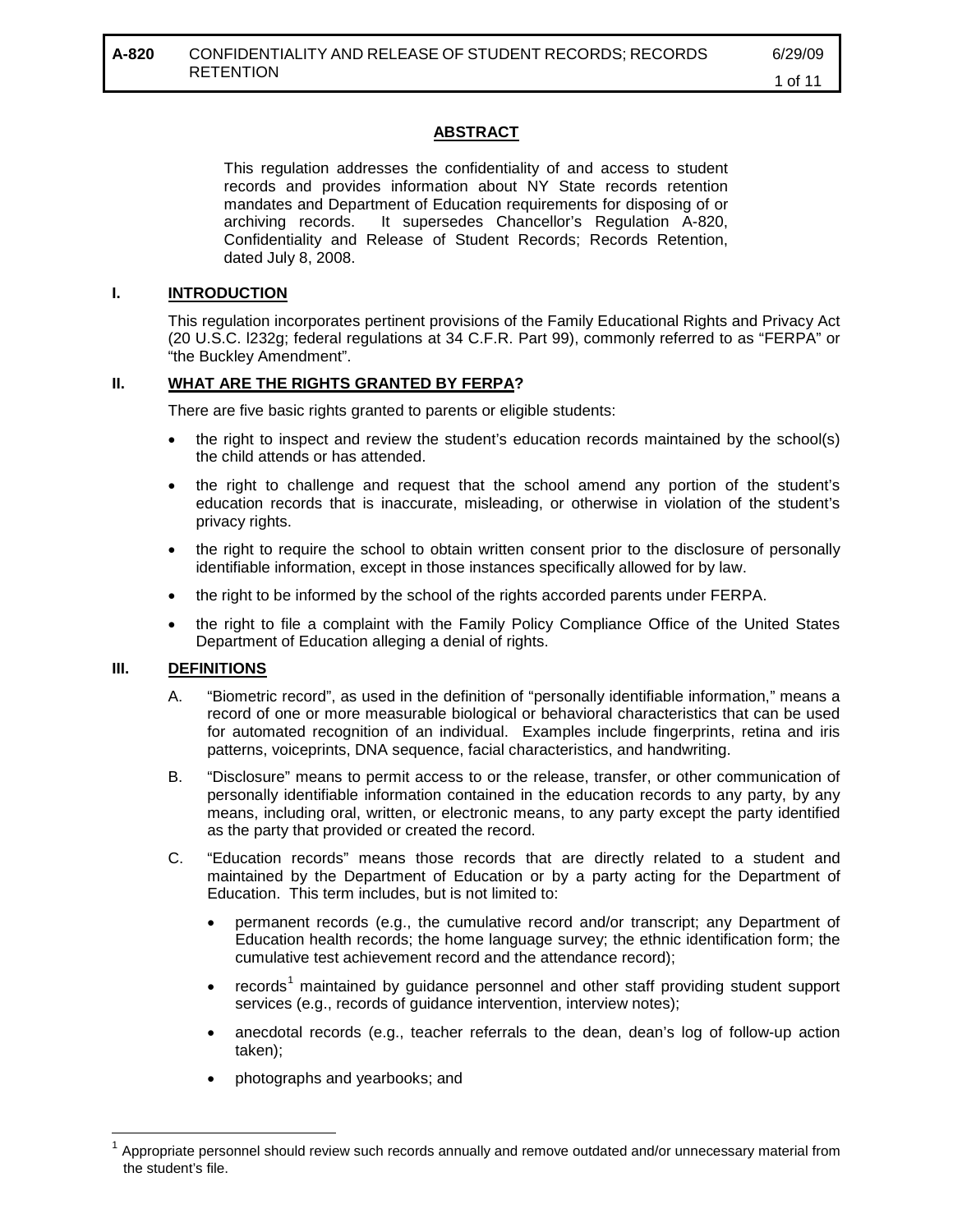• records relating to the student who is employed as a result of his/her status as a student.

Records not considered "education records" include:

- records that are kept in the sole possession of the maker, are used only as a personal memory aid, and are not accessible or revealed to any other person except a temporary substitute for the maker of the record.
- records on a student who is 18 years of age or older that are: (i) made or maintained by a physician, psychiatrist, psychologist, or other recognized professional or paraprofessional acting in his or her professional capacity or assisting in a paraprofessional capacity; (ii) made, maintained, or used solely in connection with treatment of the student; *and* (iii) disclosed only to individuals providing the treatment.<sup>[2](#page-2-0)</sup> For the purpose of this definition, "treatment" does not include remedial educational activities or activities that are a part of the program of instruction of the agency/institution.
- furthermore, records maintained by Department of Health personnel in the schools are also not considered education records. They are medical records subject to their own confidentiality requirements.
- records created or received after an individual is no longer a student in attendance and that are not directly related to the individual's attendance as a student.
- grades on peer-graded papers before they are collected and recorded by a teacher.
- D. "Eligible student" means a student who has reached 18 years of age, even if he/she is unemancipated or is attending an institution of post-secondary education.
- E. "Parent" means a parent of a student and includes a natural parent, a guardian, or an individual acting as a parent in the absence of a parent or a guardian, including the representative of a foster care agency, who provides ongoing custodial care.
- F. "Personally identifiable information" includes, but is not limited to:
	- 1. the name of the student;

 $\overline{a}$ 

- 2. the name of the student's parent or other family members;
- 3. the address of the student or student's family;
- 4. a personal identifier, such as the student's social security number, student number, or biometric record;
- 5. other indirect identifiers, such as the student's date of birth, place of birth, and mother's maiden name;
- 6. other information that, alone or in combination, is linked or linkable to a specific student that would allow a reasonable person in the school community, who does not have personal knowledge of the relevant circumstances, to identify the student with reasonable certainty; or
- 7. information requested by a person who the Department of Education reasonably believes knows the identity of the student to whom the education record relates.
- G. "Record" means any information recorded in any way, including but not limited to, handwriting, print, computer media, videotape, audiotape, film, microfilm and microfiche.

<span id="page-2-0"></span> $^{\text{2}}$  While an educational agency is not required to give an eligible student access to treatment records, the student may have those records reviewed by a physician or other appropriate professional of the student's choice.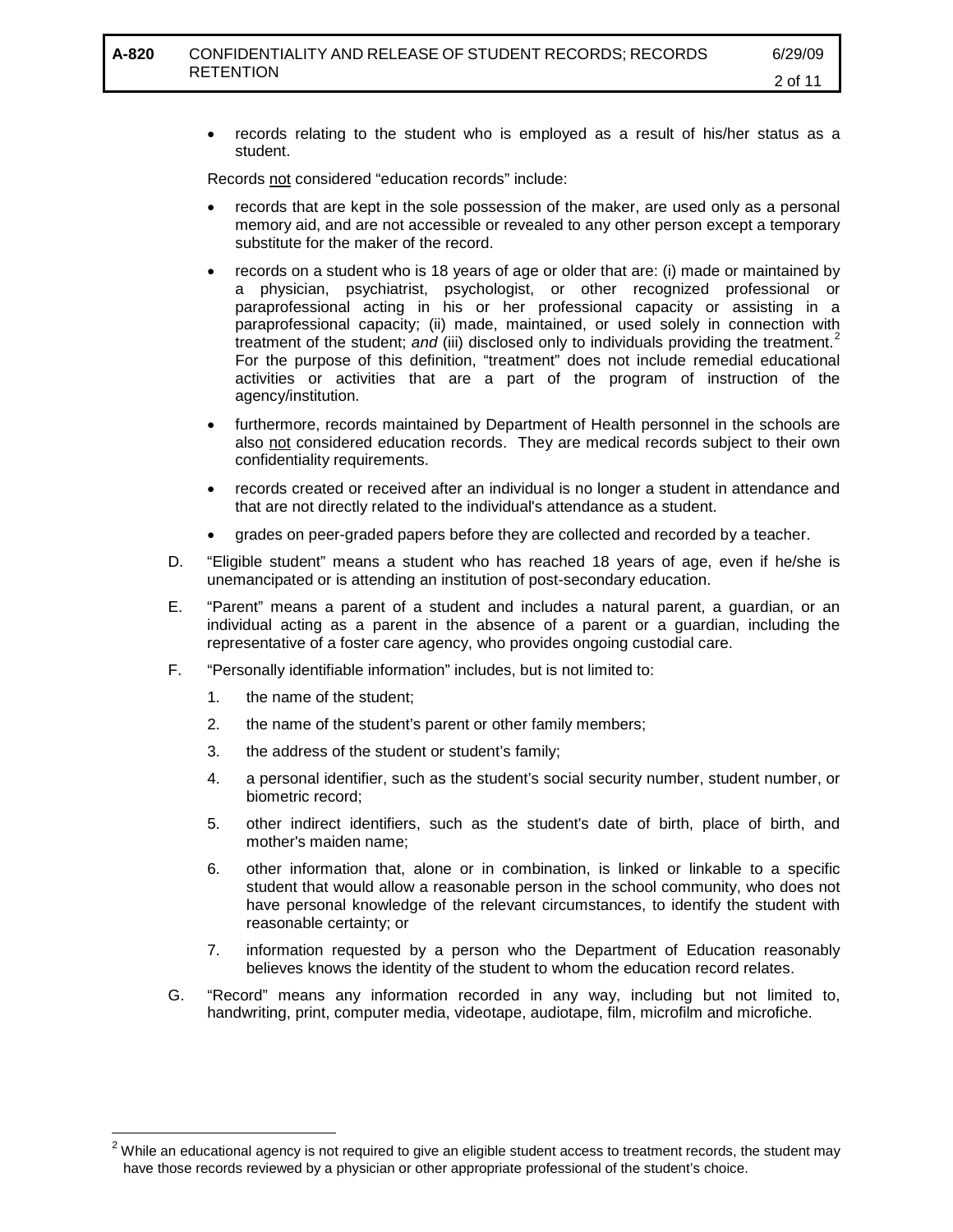# **IV. ACCESS TO AND RELEASE OF INFORMATION IN STUDENT RECORDS**

- A. General Provisions Protecting Confidentiality of Student Records
	- 1. In keeping with the individual's right to privacy, no part of a student's education record, however created, may be divulged with personally identifiable information to any person, organization, or agency in any manner **unless** there is:
		- a. informed written consent<sup>[3](#page-3-0)</sup> by the parent or eligible student; sample consent forms are included as Attachment No. 1.
		- b. a valid court order or lawfully issued subpoena requesting such information (in such cases, prior to complying with such order or subpoena, the parent or eligible student shall be notified immediately in writing of the information which has been subpoenaed or which is the subject of the court order);
		- c. a request for disclosure by authorized representatives of the officials or agencies headed by State or local educational authorities, the Secretary of Education of the United States, the Attorney General of the United States, or the Comptroller General of the United States and the request is in connection with an audit or evaluation of Federal or State supported education programs, or for the enforcement of or compliance with Federal legal requirements that relate to those programs. Such information that is collected must be protected in a manner that does not permit personal identification of individuals (unless specifically authorized by Federal law) by anyone except the officials or agencies headed by officials mentioned above and must be destroyed when no longer needed for the purposes listed; $4$
		- d. a health and safety emergency and disclosure of personally identifiable information from an education record to appropriate parties is necessary to protect the health or safety of the student or other individuals;<sup>[5](#page-3-2)</sup> or
		- e. another reason to do so that is permitted by law.

Questions concerning the validity of a court order or subpoena, or whether there is a health and safety emergency or other possible reasons for releasing education records that contain personally identifiable information, should be directed to the Office of Legal Services, New York City Department of Education, 52 Chambers Street, New York, NY 10007, telephone number 212-374-6888, fax number 212-374-5596.

2. Education records or information from education records may be released without consent after the removal of all personally identifiable information provided that a reasonable determination that a student's identity is not personally identifiable (whether through single or multiple releases, and taking into account other reasonably available information) has been made.

<span id="page-3-0"></span><sup>3</sup> Signed and dated written consent may be in electronic format if it identifies and authenticates a particular person as the source of the electronic consent and indicates such person's approval of the information contained in the electronic consent.  $\overline{\phantom{a}}$ 

<span id="page-3-1"></span><sup>4</sup> In accordance with § 9528 of the ESEA, as amended by the *No Child Left Behind Act of 2001* (P.L. No. 107-110), schools must give military recruiters the names, addresses, and telephone numbers of secondary school students if such information is requested. However, parents/students may opt out and request that such information not be disclosed to military recruiters without their written consent.

<span id="page-3-2"></span><sup>5</sup> A health or safety emergency is a situation which presents imminent danger or which requires the immediate need for information in order to avert or diffuse unusual conditions or disruptions. In making such a determination, the Department of Education may take into account the totality of the circumstances pertaining to a threat to the health or safety of a student or other individuals. If the Department of Education determines that there is an articulable and significant threat to the health or safety of a student or other individuals, it may disclose information from education records to any person whose knowledge of the information is necessary to protect the health or safety of the student or other individuals. Imminent danger may include an active investigation of a violent crime including, but not limited to, homicide, arson, robbery, sex offenses, weapons possession, or assault where there are reasonable grounds to believe that a current or former student is a suspect or has information concerning the investigation that is necessary to protect the health or safety of one or more students or others.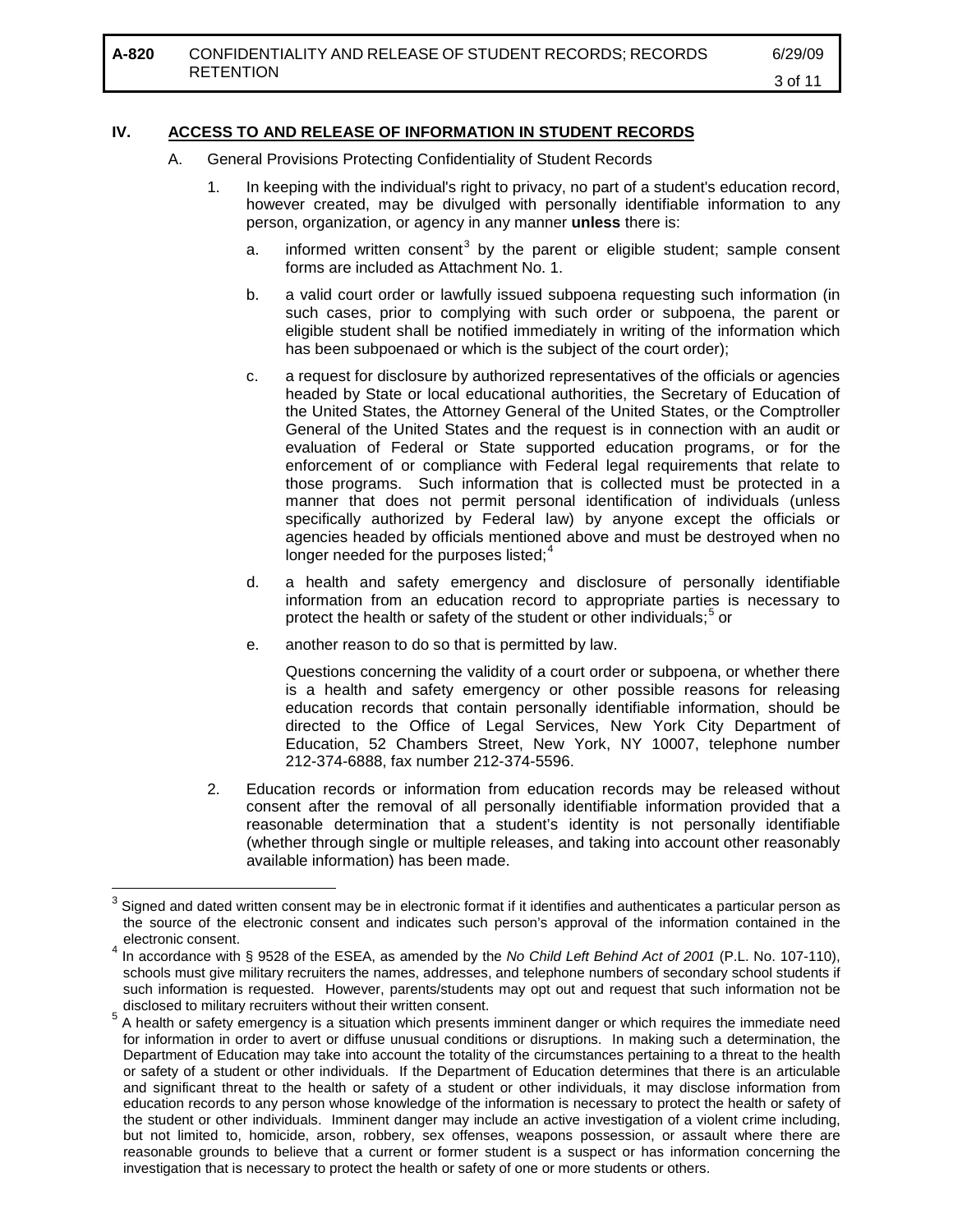- 3. Reasonable methods must be used to identify and authenticate the identity of parents, students, school officials, and any other parties to whom personally identifiable information from education records is disclosed.
- B. Access to Student Records by Parents, Legal Guardians, and Eligible Students
	- 1. When a parent or eligible student asks to inspect or review his or her child's or own education records, he/she shall be provided an expeditious opportunity to do so. A written request is not needed.
	- 2. Access to the records shall be provided within a reasonable period of time but not more than 45 days from receipt of the request.
	- 3. Furthermore, official(s) shall respond to reasonable requests for explanations and interpretations of the records.
	- 4. The parent or eligible student is entitled to obtain a copy of the records. The school/office may charge a fee for the copies but no more than 25 cents per page. However, if imposition of a fee effectively prevents the parent or eligible student from exercising the right to inspect and review the records, no fee shall be charged. Original records must not be removed from the school by the parent or student. No fee may be charged to search for or to retrieve the education records.
	- 5. If circumstances effectively prevent the parent or eligible student from exercising the right to inspect and review the records, the school/office shall provide the requester with a copy of the records or make other arrangements for inspection and review.
	- 6. If the education records of a student contain personally identifiable information about any other student(s), that information may not be released to the parent or eligible student.
	- 7. No education record may be destroyed if it is the subject of an outstanding request for inspection and review. Furthermore, if any education records are to be destroyed, such destruction must be carried out in accordance with the State Education Department's *Records Retention and Disposition Schedule ED-1*. See Section VIII.A below.
- C. Access to Student Records by Non-Custodial Parents
	- 1. If a non-custodial parent, i.e., the parent with whom the child does not reside, requests access to the child's student records, the principal will notify the custodial parent or institution where the child resides of the request. The notice will tell the custodian of the child that the request has been made, the name of the person making the request, and the date on which the request was received. Whenever practical, the notice shall be written in the primary language of the student's home. (A sample *Notice to Custodial Parent of Request for Access to Student Records by Non-Custodial Parent* is included as Attachment No. 2.)
	- 2. The parent making the request shall be notified at the time of the request that the custodial parent is being given an opportunity to inform the school as to whether a legally binding document or court order specifically revokes the non-custodial parent's rights of access to the records and, if no such document has been produced within 45 calendar days of the school's receipt of the request, the records must be made available to the non-custodial parent no later than the  $45<sup>th</sup>$  day. If the custodial parent consents to the release of the records, they may be released as soon as practicable.
- D. Access to Student Records by Parents of Students 18 Years or Older

When a student attains the age of 18, the rights accorded to and consent required of parents is transferred from the parents to the student. The school may provide the student with a waiver which provides that, so long as the student continues to attend the school, the student authorizes his or her parents to exercise all the rights defined in this regulation. (A sample *Student's Consent for Parents to Access Student Records* form appears as Attachment No. 3). However, nothing in this section prevents the disclosure of education records, or personally identifiable information from education records, to a parent without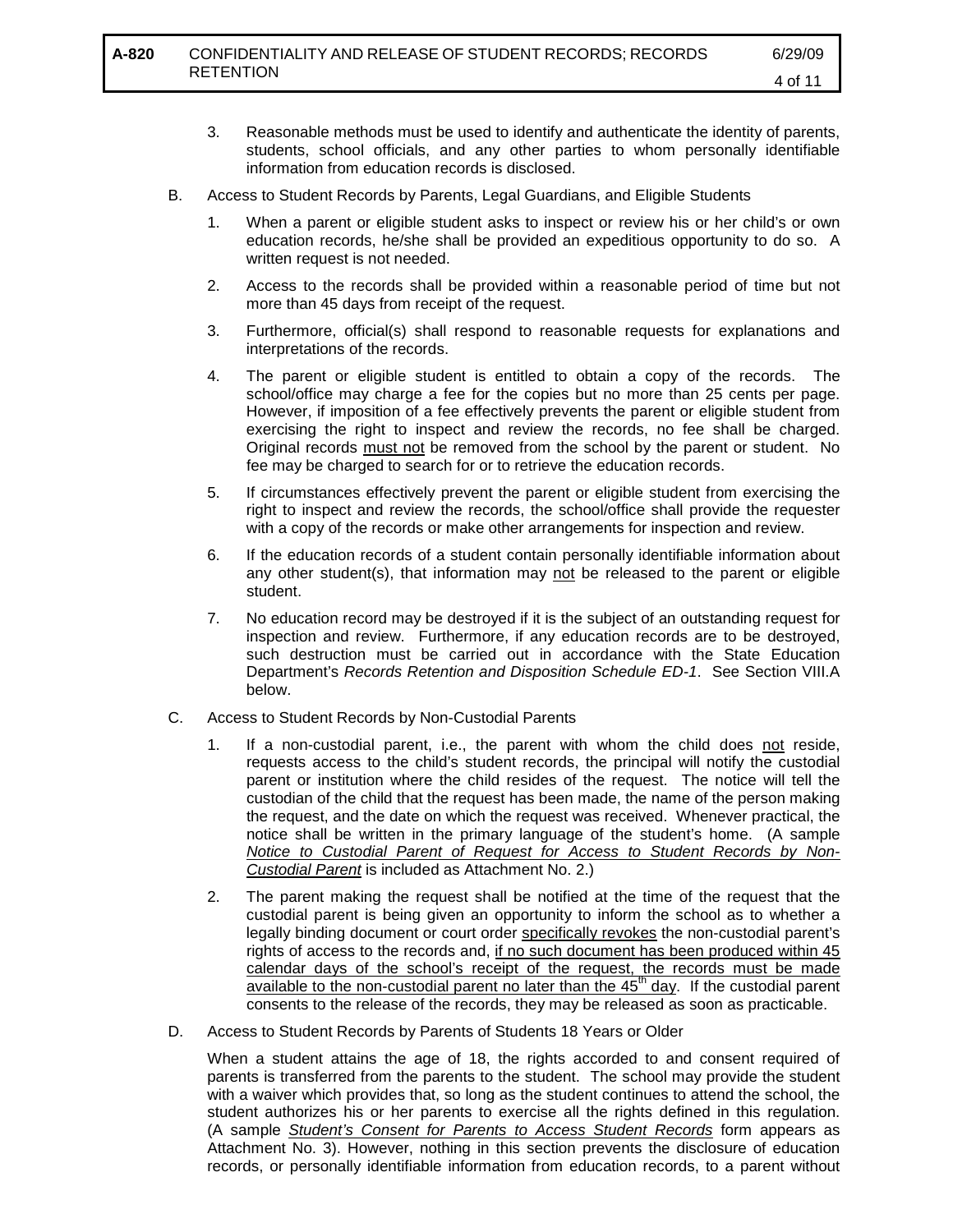the prior written consent of an eligible student if the disclosure is in connection with a health or safety emergency, under the conditions described in Section IV.A.1.d of this regulation.

- E. Access to Student Records by School Staff and Other Department of Education Employees
	- 1. Disclosure to other school officials, including teachers, within the Department of Education who have legitimate educational interests (as determined below), is permitted without consent of the eligible student or parents. However, indiscriminate access to student records, even by the professional staff of a school, is not permitted. A staff member or other Department of Education employee who seeks access to a particular student's records *must have a specific and legitimate educational reason for such access*. The validity of the legitimate educational reason is to be determined by the principal or head of the office.
	- 2. School Safety Agents ("SSAs") and members or officers of the Parents Association or Parent-Teachers Association are not school officials or staff members and consequently are not permitted access to student records.
	- 3. A contractor, consultant, volunteer, or other party to whom the Department of Education has outsourced institutional services or functions may be considered a school official provided that the outside party:
		- a. performs an institutional service or function for which the Department of Education would otherwise use employees;
		- b. is under the direct control of the Department of Education with respect to the use and maintenance of education records; and
		- c. is subject to the requirements of Section IV.I.1 of this regulation governing the use and re-disclosure of personally identifiable information from education records.
	- 4. Reasonable methods must be used to ensure that school officials obtain access to only those education records in which they have legitimate educational interests. If physical or technological access controls are not used, effective administrative policies must be established for controlling access to education records and compliance with the legitimate educational interest requirement of this section must remain in place.
- F. Access to Student Records by Organizations Conducting Studies for, or on Behalf of, the Department of Education
	- 1. All requests by organizations to conduct studies in which personally identifiable information from an education record of a student may be disclosed must first be made to the Department of Education's Research and Policy Support Group. All written agreements under this section must be approved by the Office of Legal Services.
	- 2. Personally identifiable information from an education record of a student may be disclosed without the consent of the parents or the eligible student, provided that the disclosure is to organizations conducting studies for, or on behalf of, the Department of Education to: (a) develop, validate, or administer predictive tests; (b) administer student aid programs; or (c) improve instruction.
	- 3. Information may be disclosed under this section only if:
		- a. the study is conducted in a manner that does not permit personal identification of parents and students by individuals other than representatives of the organization that have legitimate interests in the information;
		- b. the information is destroyed when no longer needed for the purposes for which the study was conducted; and
		- c. the Department of Education enters into a written agreement with the organization that: (i) specifies the purpose, scope, and duration of the study or studies and the information to be disclosed; (ii) requires the organization to use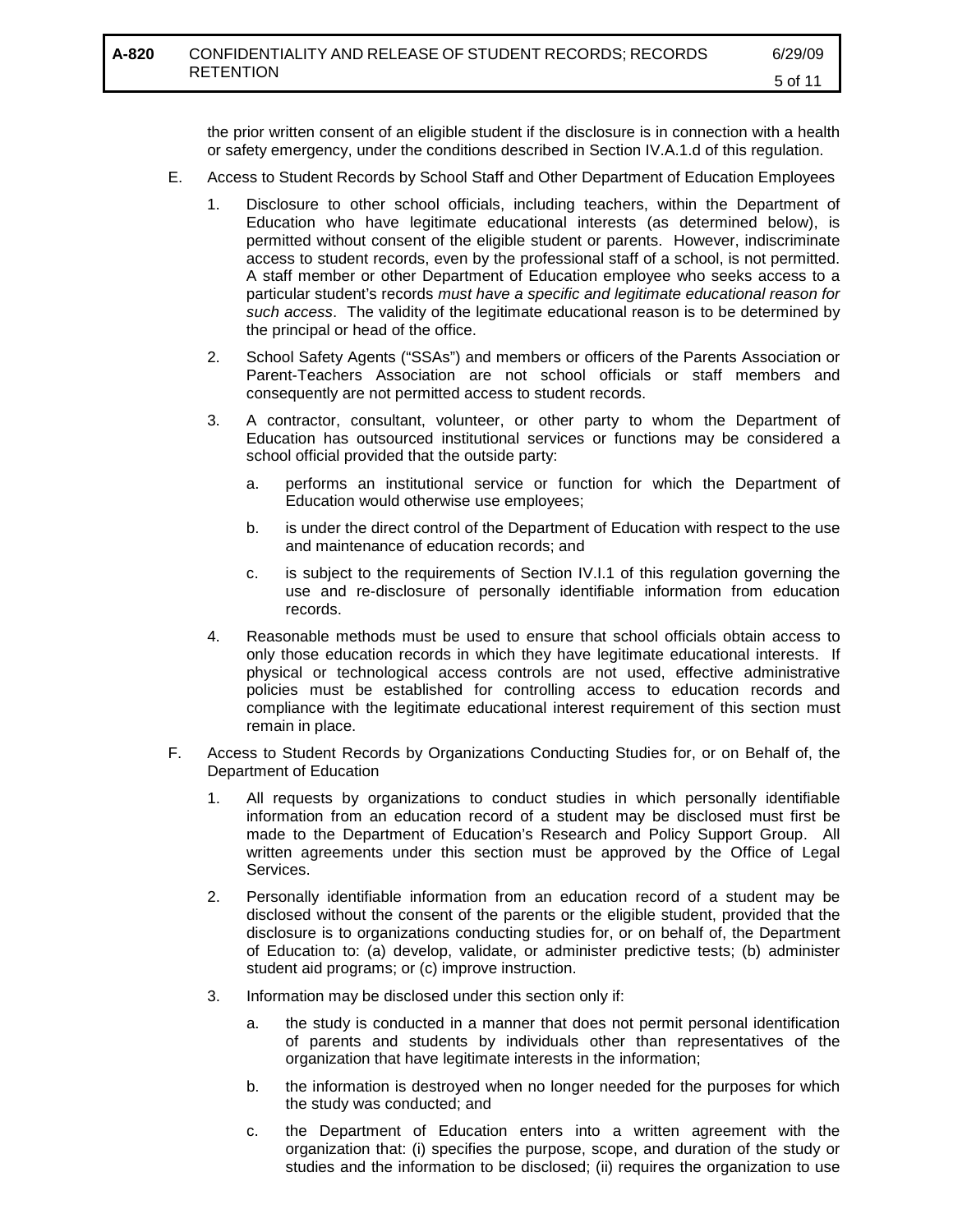personally identifiable information from education records only to meet the purpose or purposes of the study as stated in the written agreement; (iii) requires the organization to conduct the study in a manner that does not permit personal identification of parents and students, as defined in this part, by anyone other than representatives of the organization with legitimate interests; and (iv) requires the organization to destroy or return to the Department of Education all personally identifiable information when the information is no longer needed for the purposes for which the study was conducted and specifies the time period in which the information must be returned or destroyed.

- 4. The Department of Education is not required to initiate a study or agree with or endorse the conclusions or results of the study.
- 5. The term "organization" as used in this section includes, but is not limited to, federal, state and local agencies, and independent organizations.
- 6. De-identified student level data from education records may be released for the purpose of education research by attaching a code to each record that may allow the recipient to match information received from the same source, provided that:
	- a. any information about how a record code is generated and assigned or that would allow a recipient to identify a student based on a record code, is not disclosed by those releasing de-identified data;
	- b. the record code is used for no purpose other than identifying a de-identified record for purposes of education research and cannot be used to ascertain personally identifiable information about a student; and
	- c. the record code is not based on a student's Social Security number, student identification number (i.e., OSIS number) or other personal information.
- G. Access to Student Records via the Department of Education's Achievement and Reporting Innovation System (ARIS)

School officials may, via telephone, instruct parents with access to ARIS in how to use and access it. However, disclosure by telephone of education records, personally identifiable information, or any password information, is not permitted. ARIS passwords may not be reset based on permission granted by telephone.

- H. Recording of Request for Access
	- 1. A record of each request for access and each disclosure of personally identifiable information from the education records of each student must be maintained, as well as the names of state and local educational authorities and federal officials and agencies listed in Section IV.A.1.c of this regulation that may make further disclosures of personally identifiable information from the student's education records without consent under Section IV.I.2.
	- 2. The record must be maintained with the education records of the student as long as the records are maintained.
	- 3. For each request or disclosure for which a record must be maintained, the record must include:
		- a. the parties who have requested or obtained personally identifiable information from the education records of the student;
		- b. the legitimate interest the parties had in requesting or obtaining the information; and
		- c. the information actually disclosed.
	- 4. A copy of the record of further disclosures maintained under Section IV.H.8 of this regulation must be obtained and made available in response to a parent's or eligible student's request to review the record required under Section IV.H.1 of this regulation.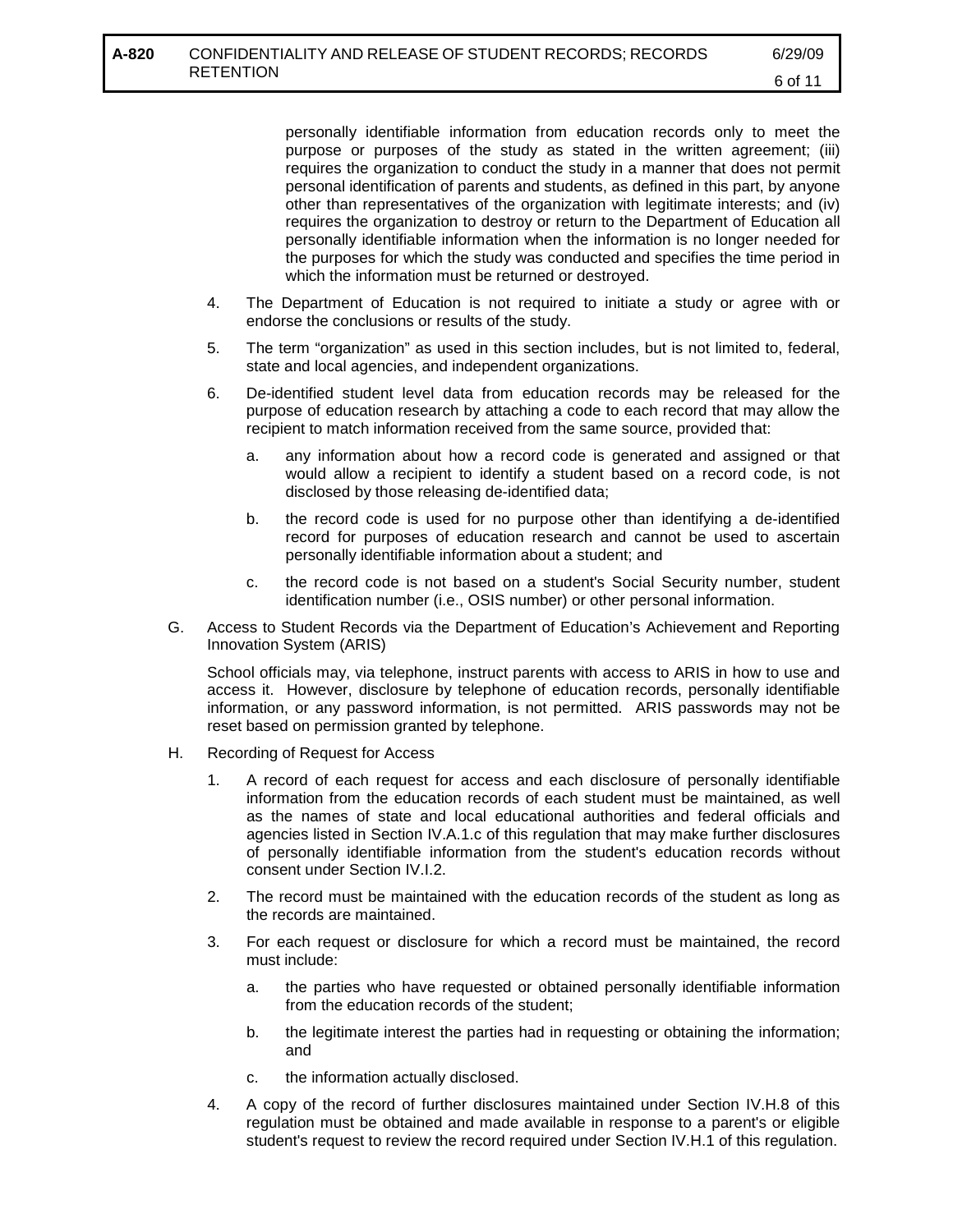- 5. The following information must be recorded when it discloses personally identifiable information from education records under the health or safety emergency exception in Section IV.A.1.d of this regulation:
	- a. the articulable and significant threat to the health or safety of a student or other individuals that formed the basis for the disclosure; and
	- b. the parties to whom the information was disclosed.
- 6. Sections IV.H.1 through 5 of this regulation do not apply if the request was from, or the disclosure was to:
	- a. the parent or eligible student;
	- b. a school official;
	- c. a party with the consent from the parent or eligible student; or
	- d. a party seeking or receiving the records in accordance with: (i) a Federal Grand Jury or other law enforcement subpoena and the issuing court/agency has ordered that the existence or the contents of the subpoena or the information furnished in response to the subpoena not be disclosed; or (ii) an Ex Parte Court Order obtained by the United States Attorney General (or designee not lower than an Assistant Attorney General) concerning investigations or prosecutions of an offense listed in 18 U.S.C. 2332b(g)(5)(B) or an act of domestic or international terrorism as defined in 18 U.S.C. 2331.
- 7. Except as provided in Section IV.H.8 of this regulation, if the Department of Education discloses personally identifiable information from education records with the understanding authorized under Section IV.I.2 of this regulation, the record of the disclosure required under this section must include:
	- a. the names of the additional parties to which the receiving party may disclose the information on behalf of the Department of Education; and
	- b. the legitimate interests which each of the additional parties has in requesting or obtaining the information.
- 8. A state or local educational authority or federal official or agency listed in Section IV.A.1.c of this regulation that makes further disclosures of information from education records under Section IV.I.2 of this regulation must record the names of the additional parties to which it discloses information on behalf of the Department of Education and their legitimate interests in the information, if the information was received from:
	- a. an educational agency or institution (e.g., the Department of Education) that has not recorded further disclosures; or
	- b. another state or local educational authority, or federal official or agency listed in Section IV.A.1.c of this regulation.

A State or local educational authority or Federal official or agency that records further disclosures of information under this Section IV.H.8 may maintain the record by the student's class, school, district, or other appropriate grouping rather than by the name of the student.

Upon request of the Department of Education, such officials and agencies that maintain a record of further disclosures must provide a copy of the record of further disclosures to the Department of Education within a reasonable period of time not to exceed 30 days.

- I. Redisclosure of Information
	- 1. Personally identifiable information from an education record may be disclosed only on the condition that the party to whom the information is disclosed will not disclose the information to any other party without the prior consent of the parent or eligible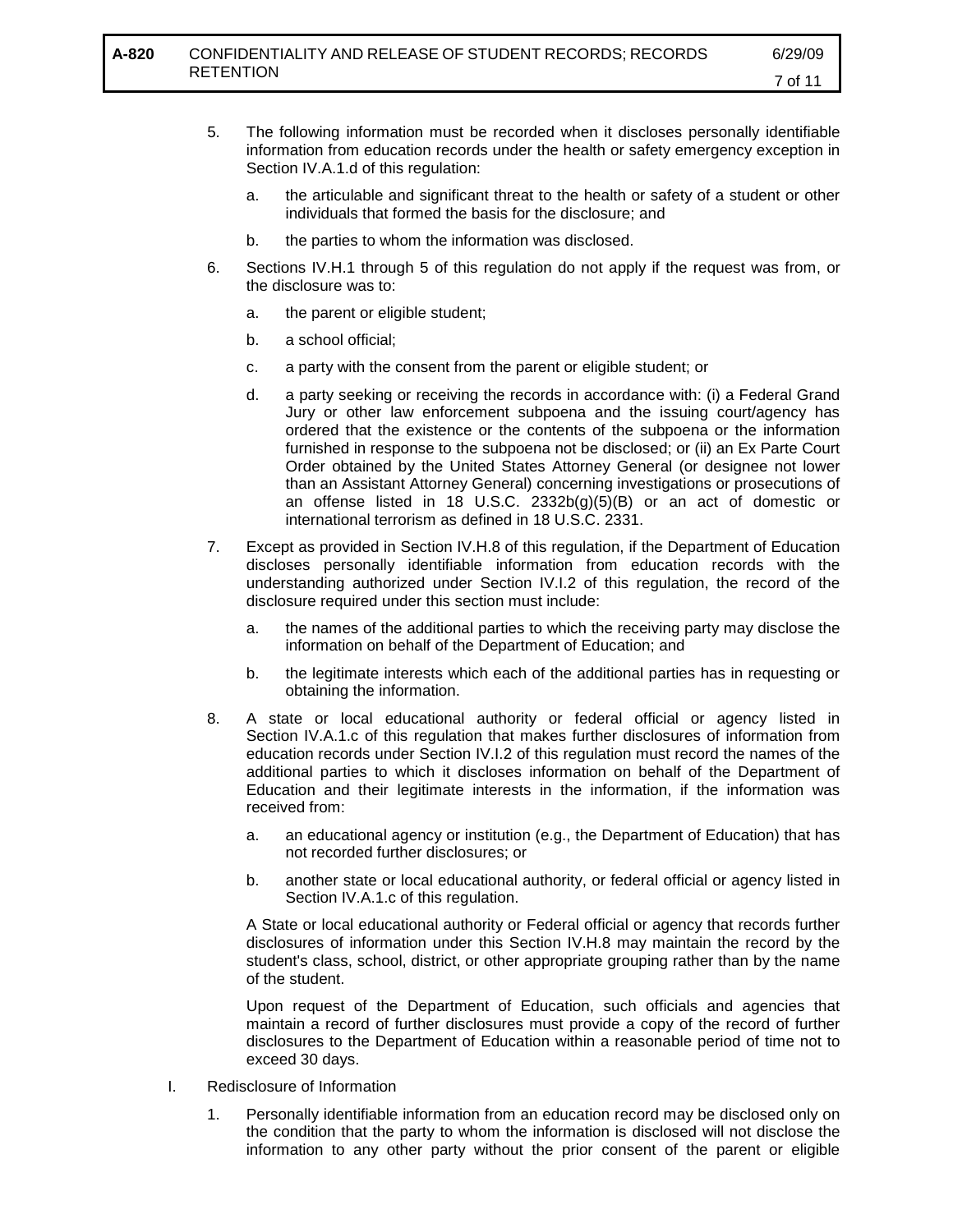student. The officers, employees, and agents of a party that receive information under this Section IV.I.1 of this regulation may use the information, but only for the purposes for which the disclosure was made.

- 2. Section IV.I.1 of this regulation does not prevent the Department of Education from disclosing personally identifiable information with the understanding that the party receiving the information may make further disclosures of the information on behalf of the Department of Education if:
	- a. disclosure of personally identifiable information from an education record of a student without consent is otherwise permitted; and
	- b. The Department of Education has complied with the requirements Section IV of this regulation; or a party that receives a court order or lawfully issued subpoena and re-discloses personally identifiable information from education records on behalf of the Department of Education in response to that order or subpoena under Section IV.A.1.b of this regulation must provide the notification required under Section IV.H.1.d of this regulation.

## **V. REQUESTS FOR AMENDMENT OF RECORDS AND APPEAL PROCEDURES**

- A. If a parent or eligible student believes the education records relating to the student contain information that is inaccurate, misleading, or in violation of the student's right of privacy, he or she may ask that the record be amended. If the parent or eligible student is seeking to amend education records *other than special education clinical records*, the request should be directed to the school or office where the records are maintained. If Special Education clinical records are sought to be amended, the request should be directed to the CSE Chairperson or his/her designee. The parent/eligible student should complete a written request that contains the following information:
	- 1. the information that is claimed to be inaccurate, misleading, or in violation of the student's privacy rights;
	- 2. the education records in which the parent/eligible student believes the information is contained;
	- 3. the basis for the claim (i.e., why he/she believes the information is inaccurate, misleading, etc.); and
	- 4. the parent/eligible student's proposed change.
- B. The chairperson, office director, or principal/designee will review the request and make a determination within fifteen (15) school days of receiving it. He/She may modify or expunge the entry from the student's record if such action is warranted. Removing, modifying, or expunging an entry is not an admission that the entry was improper or that any person acted improperly by including the entry on the record.
- C. The reviewer shall provide the parent/eligible student with a written response to the request and explain the reason for his/her decision. If the reviewer denies the request in whole or in part, his/her written determination shall include notice of the parent or eligible student's right to appeal the decision and request a hearing.
- D. If the reviewer denies the request in whole or in part or fails to render a ruling within the prescribed time period, a parent or eligible student may request a formal hearing from the Community or High School Superintendent within twenty (20) school days from the adverse ruling or failure to rule.
- E. The hearing officer may be any person who does not have an interest in the outcome of the proceeding.
- F. The hearing shall be held within a reasonable time of receipt of the request but no later than twenty (20) days thereafter, and the parent or eligible student shall be given notice of the date, place, and time of the hearing with sufficient advance notice.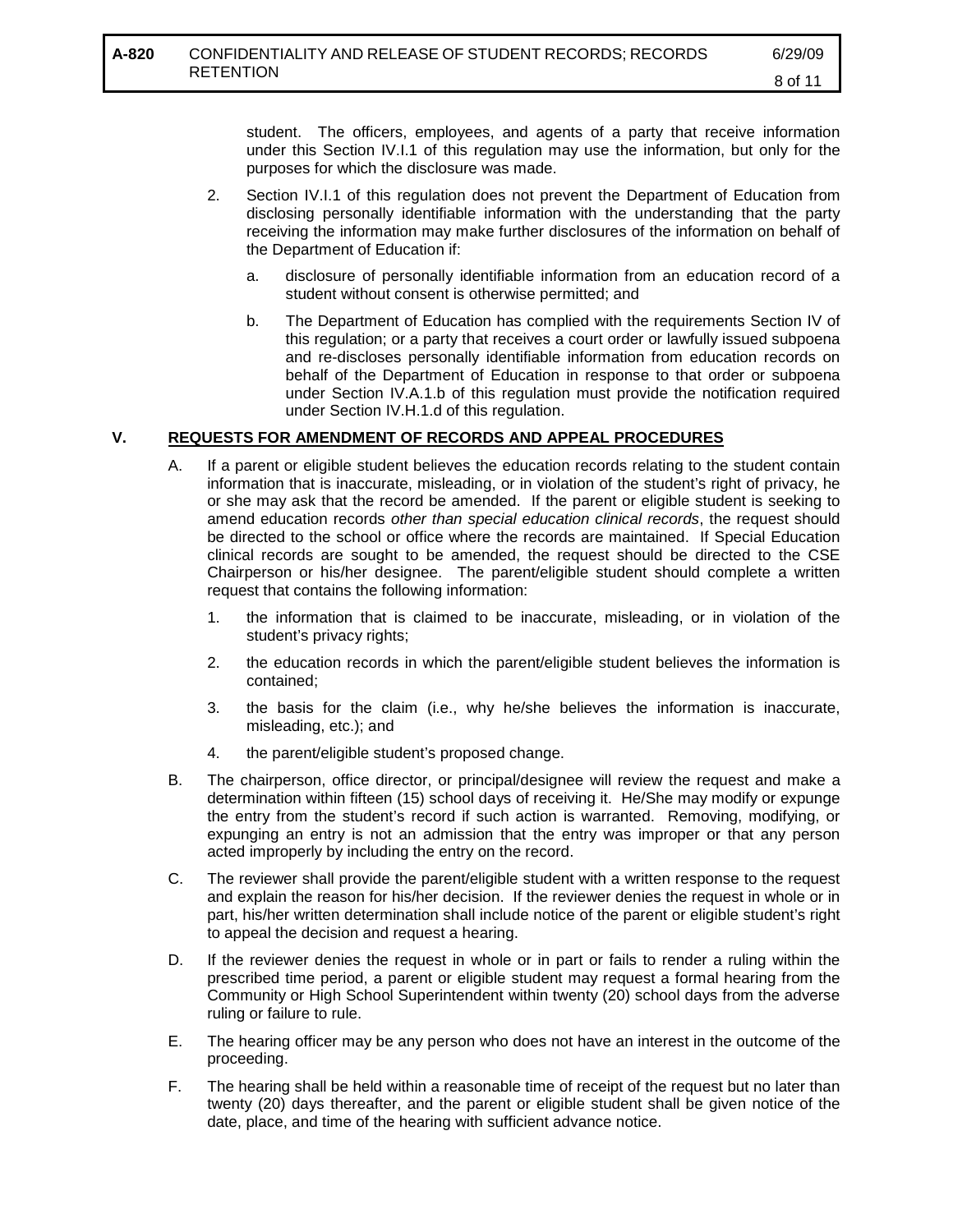- G. The parent or eligible student shall be afforded a full and fair opportunity to present evidence relevant to the issues raised in the appeal and may be assisted or represented by individuals of his or her own choice at his or her own expense, including an attorney. No formal record of the hearing need be maintained. However, the hearing officer must take sufficient notes of the testimony heard and evidence presented in order to prepare a written finding. The hearing officer's decision must be based solely on the evidence presented at the hearing.
- H. The hearing officer's written report shall include, at a minimum, a summary of the evidence and the reasons for the decision, and shall be issued within fourteen (14) calendar days from the conclusion of the hearing.
- I. If the hearing officer determines that the information in the education record is inaccurate, misleading, or in violation of the privacy rights of the student, the hearing officer shall direct the reviewer to amend the record accordingly and inform the parent or eligible student in writing of the amendment. The hearing officer's decision shall be final.
- J. If the hearing officer determines that the information in the education record is not inaccurate, misleading, or otherwise in violation of the privacy rights of the student, the hearing officer's decision shall inform the parent/student of the right to place a statement in the record commenting on the contested information or stating why he/she disagrees with the decision of the hearing officer, or both. If such statement of the parent/student is placed in the education records of the student, the statement shall be maintained with the contested part of the record for as long as the record is maintained and shall be disclosed whenever the portion of the record to which the statement relates is disclosed.

### **VI. TRANSFER OF EDUCATION RECORDS**

When school officials release student records to another school or educational agency/ institution, consent of the parent or eligible student is not required. However, school officials shall make a reasonable attempt to notify the parent or eligible student of the release unless the parent or eligible student initiated the request or the school's annual notification included notice that the school forwards education records to other agencies or institutions that have requested the records and in which the student seeks or intends to enroll, or is already enrolled so long as the disclosure is for purposes related to the student's enrollment or transfer. A copy of the forwarded records will be given to the parent or eligible student upon request, and the parent or eligible student shall have an opportunity to challenge the records that were disclosed. Prior to transferring a guidance folder, the principal or appropriate designee must review the folder and remove any outdated and/or unnecessary information.

### **VII. NOTICE OF FERPA REQUIREMENTS**

In accordance with FERPA, school officials are required to give parents and eligible students annual notification of their rights regarding student records. Annual dissemination of the *Bill of Parent Rights and Responsibilities* and the *Bill of Student Rights and Responsibilities*, which contain the required information concerning FERPA, will fulfill the notice requirement. Copies of the *Parent Bill* may be obtained online from the Department's web site: <http://schools.nyc.gov/RulesPolicies> or from the Office for Family Engagement and Advocacy, 49 Chambers Street, Room 503, New York, NY 10007, (212) 374-2323, [OFEA@schools.nyc.gov.](mailto:OFEA@schools.nyc.gov) The *Student Bill* is contained in the Discipline Code document and also can be obtained at [http://schools.nyc.gov/RulesPolicies/StudentBillofRights/default.htm.](http://schools.nyc.gov/RulesPolicies/StudentBillofRights/default.htm)

### **VIII. RECORDS RETENTION, STORAGE, AND DESTRUCTION**

### A. State Record Retention and Disposal Schedule

The State Education Department, under the auspices of the NY State Archives, promulgates a detailed schedule for records retention and disposal. The document, *Records Retention and Disposition Schedule ED-1,* revised in 2004, may be found on the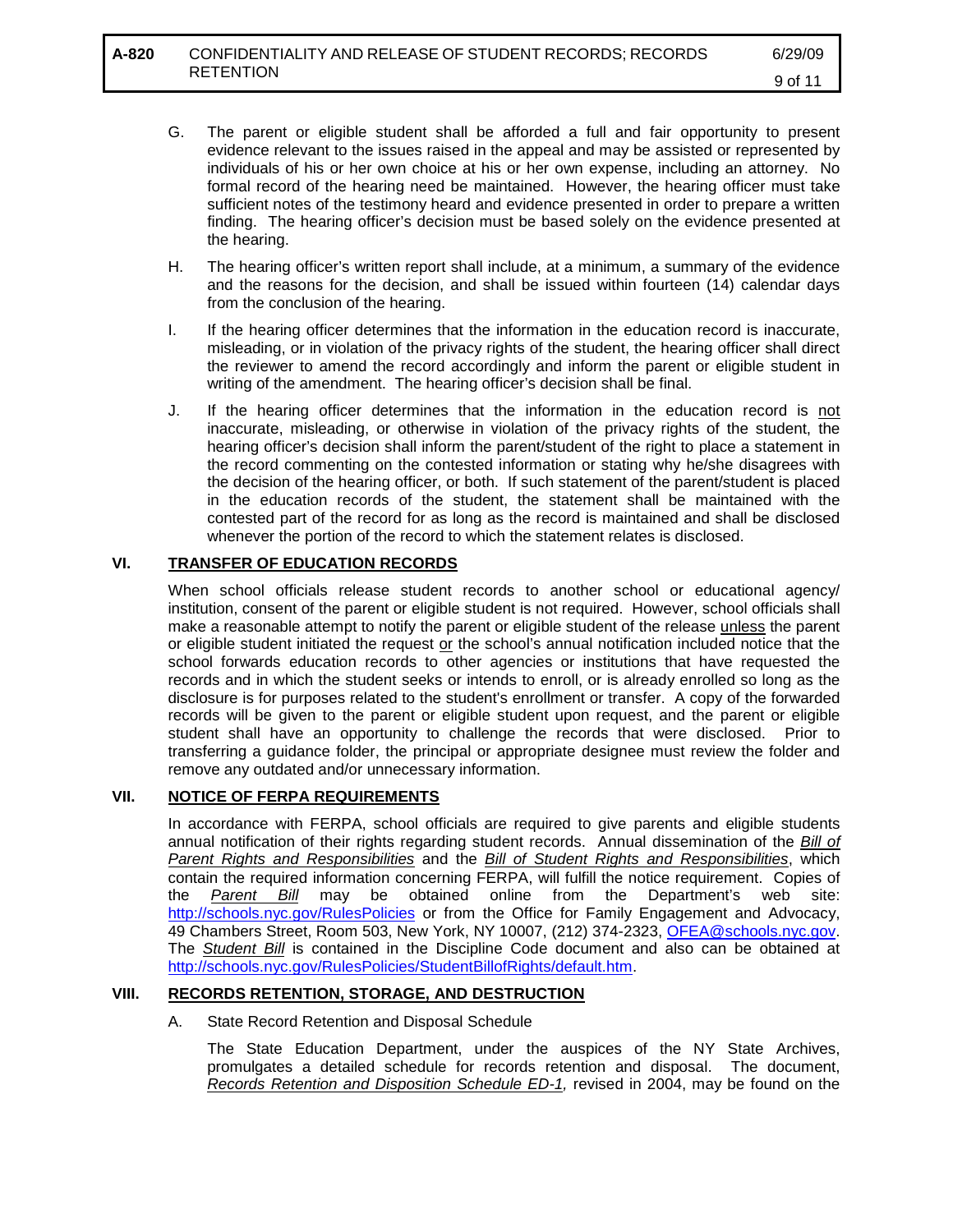website of the State Archives at [http://www.archives.nysed.gov/a/records/mr\\_pub\\_ed1.pdf](http://www.archives.nysed.gov/a/records/mr_pub_ed1.pdf) in convenient PDF format. Schedule ED-1 must be consulted to determine the minimum length of time school district officials must retain certain records before the records may be disposed of legally.

All information regarding the DOE Archive System and related procedures is available at: [http://schools.nyc.gov/Offices/EnterpriseOperations/ChiefFinancialOfficer/DFSBO/DoeReco](http://schools.nyc.gov/Offices/EnterpriseOperations/ChiefFinancialOfficer/DFSBO/DoeRecordsArchiving/Default.htm) [rdsArchiving/Default.htm.](http://schools.nyc.gov/Offices/EnterpriseOperations/ChiefFinancialOfficer/DFSBO/DoeRecordsArchiving/Default.htm)

- B. Preserving the Confidentiality of School Records
	- 1. Schools, Integrated Service Center ("ISC"), and Children First Network ("CFN") offices and other locations that retain student and other confidential records must take steps to protect the confidentiality of these records when they are retained on site, discarded, or placed in storage. This applies both to student information as well as personal information concerning employees, such as Social Security numbers, file numbers, health-related information, bank account information, etc. All Department of Education personnel must use care when discarding day-to-day trash to ensure proper disposal of confidential information.
	- 2. Each school, Committee on Special Education, and Department of Education office must ensure the proper destruction or storage of records. The principal, head of office, or other designated school administrator or supervisor must ensure that records are properly handled and determine whether they are to be destroyed or sent to storage. He/She also must sign a form identifying the records that are being destroyed and certify that proper procedures to ensure confidentiality have been followed. The certification forms must be maintained on site at the school/office.
	- 3. When records containing confidential information are to be disposed of, they must be shredded to ensure that the confidential information is destroyed. Boxes designated for disposal must be carefully labeled, and those containing student records must be labeled as such. Designated staff should contact the ISC/CFN for assistance in arranging for documents to be shredded.
	- 4. To the greatest extent practicable, schools should retain at the school site all student records for at least 10 years after the student has graduated or has reached the age of 27, whichever is later. Thereafter, in order to maximize building storage space, schools may make off-site arrangements to store permanent records for students who graduated or left the New York City school system, provided that such arrangements do not alter the school's responsibility for such records. [6](#page-10-0) Boxes containing materials designated for archiving must be carefully labeled for delivery to the storage facility to ensure that confidentiality is preserved and that the documents can be retrieved easily and efficiently at a later date. Boxes containing student records must be clearly labeled on the outside that they contain student records. Indexes of documents sent to storage must be maintained at/by the school. Designated school staff should contact the ISC/CFN to arrange for pick up and/or delivery of boxes from/to storage.
	- 5. Schedule ED-1 must be consulted when sending documents to storage to determine if they can be destroyed at a later date. Some records must be retained permanently. However, many school records may be destroyed six years after the student graduated or would have normally graduated from high school. For Department of Education purposes, documents should not be destroyed until the student has reached, at a minimum, the age of 27. If boxes sent to storage contain records that may be destroyed at a later date, the form on the outside of the box must indicate a record destruction date. A copy of the form must be maintained by the designee of the sending site.

Please note: Special Education files of students with disabilities will be retained until the year the student has reached the age of 32.

 $\overline{a}$ 

<span id="page-10-0"></span> $^6$  Some projects to digitize student records have also been initiated.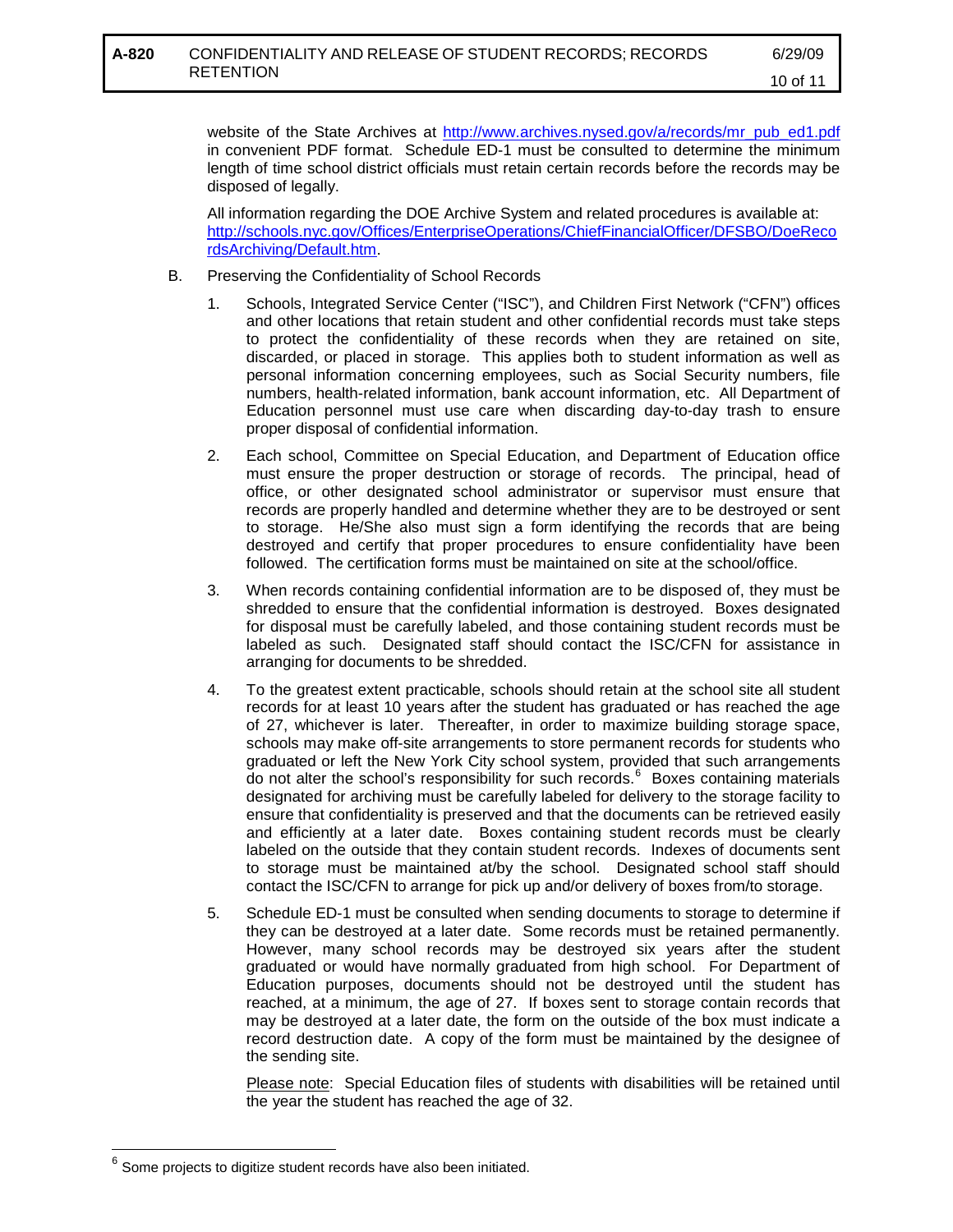## **IX. RECORDS OF FORMER STUDENTS**

Former students who wish to obtain copies of their school records, or individuals or agencies entitled to obtain the records on the student's behalf, should write to the school that the student last attended. The request should contain as much information as possible, e.g., the name and address of the student at the time he/she attended, his/her date of birth and Social Security number, and the dates of attendance. If the school has since closed or is no longer in existence, the request for records should be made to the appropriate ISC/CFN office. The requester may also contact the Office of Student Enrollment Planning and Operations ("OSEPO").

### **X. INQUIRIES**

Inquiries pertaining to this regulation should be addressed to:

|              | Office of Legal Services                            |              |
|--------------|-----------------------------------------------------|--------------|
| Telephone:   | N.Y.C. Department of Education                      | Fax:         |
| 212-374-6888 | 52 Chambers Street - Room 308<br>New York, NY 10007 | 212-374-5596 |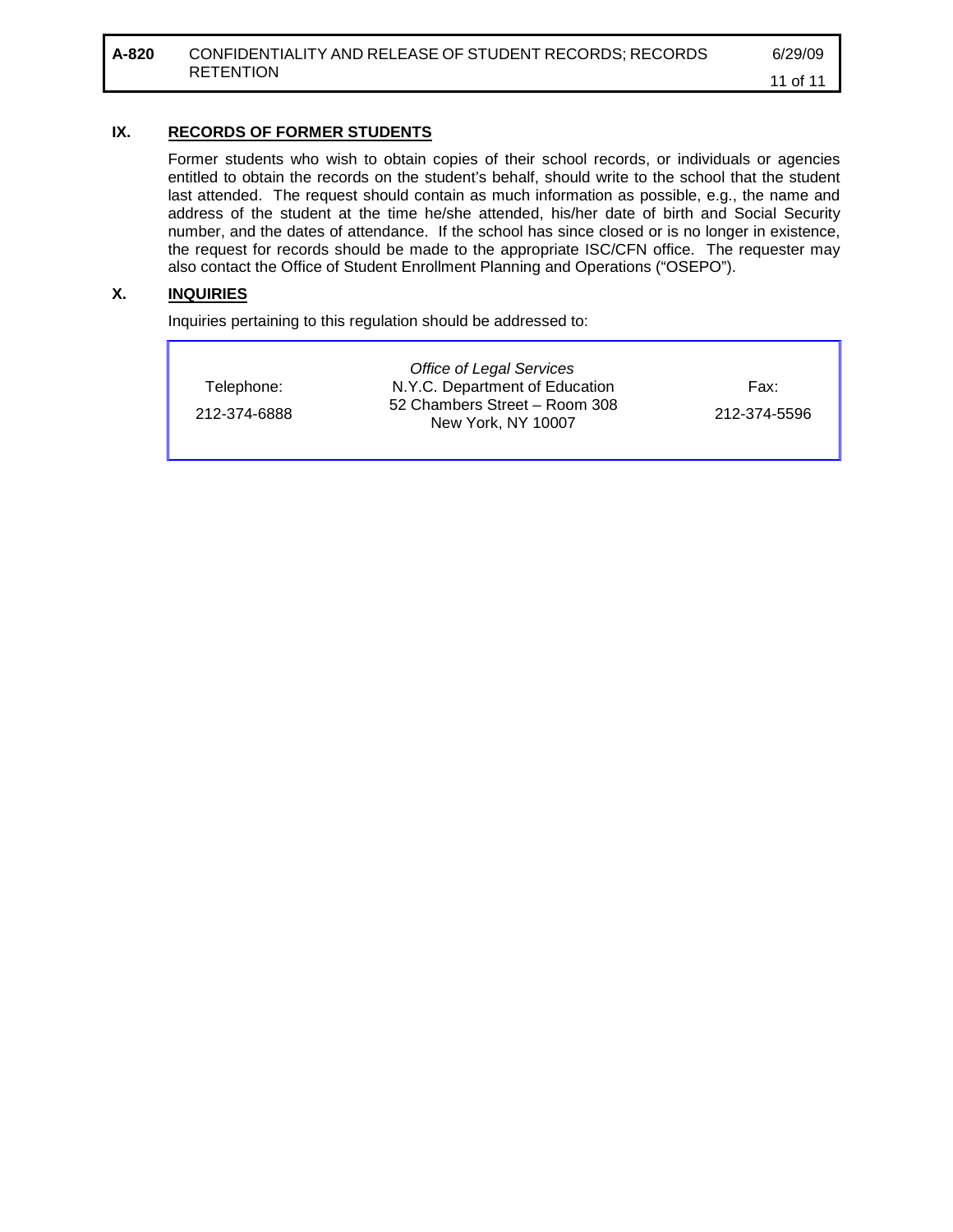

# **PARENT'S CONSENT TO RELEASE OF STUDENT RECORDS**

| <u>l, __________________________</u><br>print name |                                                                                                                                                                   |                 |                                                         | ____________________, am the parent/guardian of |  |               |      |      |  |
|----------------------------------------------------|-------------------------------------------------------------------------------------------------------------------------------------------------------------------|-----------------|---------------------------------------------------------|-------------------------------------------------|--|---------------|------|------|--|
|                                                    |                                                                                                                                                                   |                 |                                                         |                                                 |  |               |      |      |  |
|                                                    | print name of student                                                                                                                                             |                 |                                                         |                                                 |  | date of birth |      |      |  |
|                                                    |                                                                                                                                                                   |                 | who attends/attended the                                |                                                 |  | New           | York | City |  |
|                                                    | student ID#                                                                                                                                                       |                 |                                                         |                                                 |  |               |      |      |  |
| Public Schools in ____________                     |                                                                                                                                                                   |                 | The last school he/she attended                         |                                                 |  |               |      |      |  |
|                                                    | year/time period                                                                                                                                                  |                 |                                                         |                                                 |  |               |      |      |  |
|                                                    |                                                                                                                                                                   |                 |                                                         |                                                 |  |               |      |      |  |
|                                                    | name and address of school                                                                                                                                        |                 |                                                         |                                                 |  |               |      |      |  |
|                                                    |                                                                                                                                                                   |                 | <b>EXAMPLE 2018</b> The student is under the age of 18. |                                                 |  |               |      |      |  |
|                                                    | borough                                                                                                                                                           |                 |                                                         |                                                 |  |               |      |      |  |
|                                                    | (e.g., address or name, if different when he/she attended)):<br>I give consent to the New York City Department of Education to release my child's student records |                 |                                                         |                                                 |  |               |      |      |  |
|                                                    |                                                                                                                                                                   | specify records |                                                         |                                                 |  |               |      |      |  |
|                                                    | provide name and address of person, agency, or company                                                                                                            |                 |                                                         |                                                 |  |               |      |      |  |
|                                                    |                                                                                                                                                                   |                 |                                                         |                                                 |  |               |      |      |  |
|                                                    |                                                                                                                                                                   |                 |                                                         |                                                 |  |               |      |      |  |

\_\_\_\_\_\_\_\_\_\_\_\_\_\_\_\_\_\_\_\_\_\_\_\_\_\_\_\_\_\_\_\_\_\_\_\_\_\_\_\_\_\_\_\_\_ \_\_\_\_\_\_\_\_\_\_\_\_\_\_\_\_\_\_\_\_\_\_\_\_\_\_\_\_\_\_\_\_

signature of parent/guardian date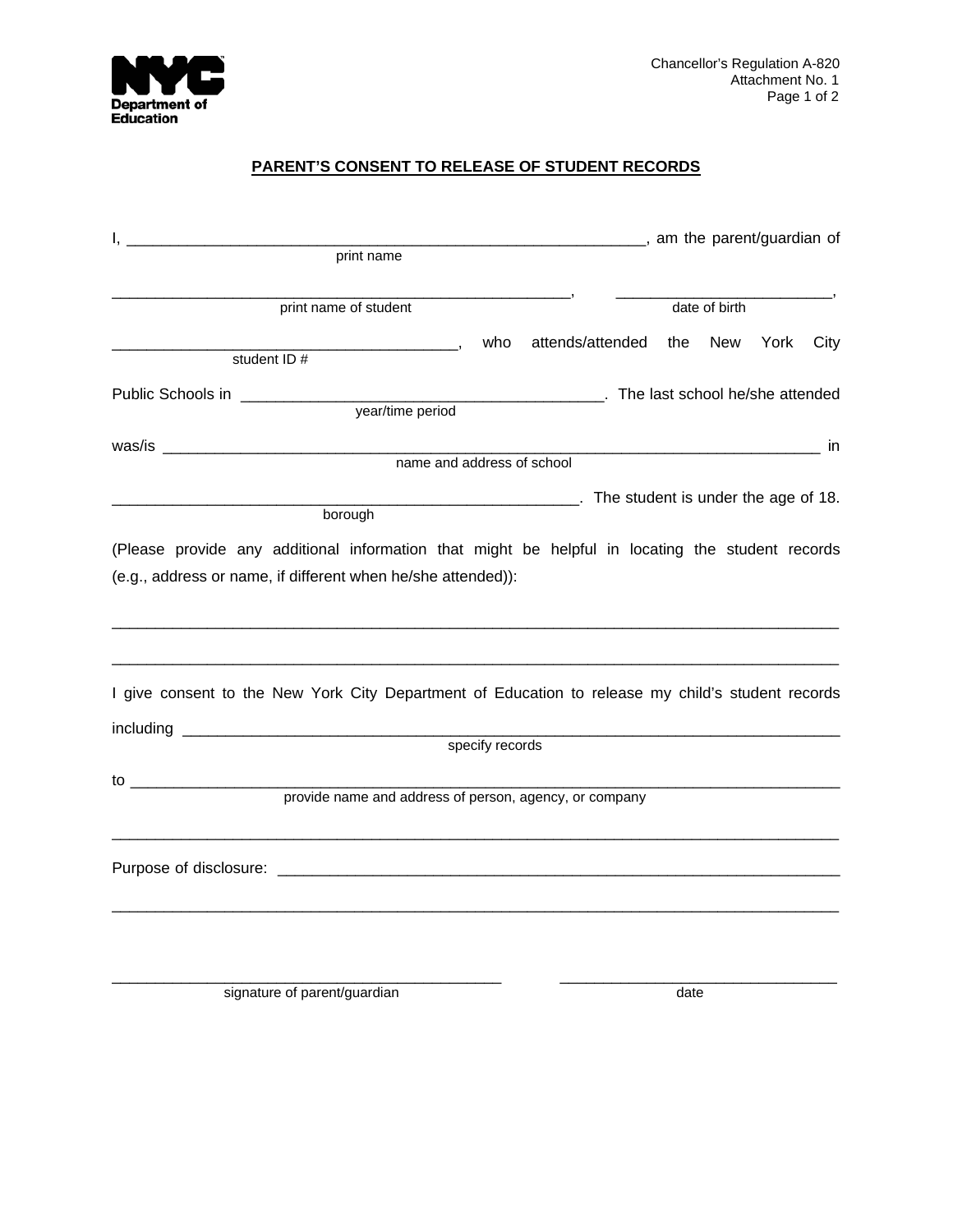

## **STUDENT'S CONSENT TO RELEASE OF RECORDS**

| Ι,                                                                                                      |                            |     |     |                                                                                                                                                                                                                                |               |             |                                                    |  |  |
|---------------------------------------------------------------------------------------------------------|----------------------------|-----|-----|--------------------------------------------------------------------------------------------------------------------------------------------------------------------------------------------------------------------------------|---------------|-------------|----------------------------------------------------|--|--|
| print name                                                                                              |                            |     |     |                                                                                                                                                                                                                                | date of birth |             |                                                    |  |  |
| student ID #                                                                                            | attended                   | the | New | York                                                                                                                                                                                                                           |               | City Public | Schools                                            |  |  |
|                                                                                                         |                            |     |     |                                                                                                                                                                                                                                |               |             |                                                    |  |  |
| year/time period                                                                                        |                            |     |     |                                                                                                                                                                                                                                |               |             | <b>EXAMPLE 2014</b> The last school I attended was |  |  |
|                                                                                                         |                            |     |     |                                                                                                                                                                                                                                |               |             |                                                    |  |  |
|                                                                                                         | name and address of school |     |     | borough values of the contract of the contract of the contract of the contract of the contract of the contract of the contract of the contract of the contract of the contract of the contract of the contract of the contract |               |             |                                                    |  |  |
| I am at least 18 years old.                                                                             |                            |     |     |                                                                                                                                                                                                                                |               |             |                                                    |  |  |
| (Please provide any additional information that might be helpful in locating your records (e.g., former |                            |     |     |                                                                                                                                                                                                                                |               |             |                                                    |  |  |
| address, name, if different when you attended)):                                                        |                            |     |     |                                                                                                                                                                                                                                |               |             |                                                    |  |  |
|                                                                                                         |                            |     |     |                                                                                                                                                                                                                                |               |             |                                                    |  |  |
|                                                                                                         |                            |     |     |                                                                                                                                                                                                                                |               |             |                                                    |  |  |
|                                                                                                         |                            |     |     |                                                                                                                                                                                                                                |               |             |                                                    |  |  |
|                                                                                                         |                            |     |     |                                                                                                                                                                                                                                |               |             |                                                    |  |  |
|                                                                                                         |                            |     |     |                                                                                                                                                                                                                                |               |             |                                                    |  |  |
| I give consent to the New York City Department of Education to release my student records, including    |                            |     |     |                                                                                                                                                                                                                                |               |             |                                                    |  |  |
|                                                                                                         |                            |     |     |                                                                                                                                                                                                                                |               |             |                                                    |  |  |
| specify records                                                                                         |                            |     |     |                                                                                                                                                                                                                                |               |             |                                                    |  |  |
|                                                                                                         |                            |     |     |                                                                                                                                                                                                                                |               |             |                                                    |  |  |
| $\overline{a}$<br>provide name and address of person, agency or company                                 |                            |     |     |                                                                                                                                                                                                                                |               |             |                                                    |  |  |
|                                                                                                         |                            |     |     |                                                                                                                                                                                                                                |               |             |                                                    |  |  |
|                                                                                                         |                            |     |     |                                                                                                                                                                                                                                |               |             |                                                    |  |  |
|                                                                                                         |                            |     |     |                                                                                                                                                                                                                                |               |             |                                                    |  |  |
|                                                                                                         |                            |     |     |                                                                                                                                                                                                                                |               |             |                                                    |  |  |
|                                                                                                         |                            |     |     |                                                                                                                                                                                                                                |               |             |                                                    |  |  |
|                                                                                                         |                            |     |     |                                                                                                                                                                                                                                |               |             |                                                    |  |  |

signature of former student date

\_\_\_\_\_\_\_\_\_\_\_\_\_\_\_\_\_\_\_\_\_\_\_\_\_\_\_\_\_\_\_\_\_\_\_\_\_\_\_\_\_\_\_ \_\_\_\_\_\_\_\_\_\_\_\_\_\_\_\_\_\_\_\_\_\_\_\_\_\_\_\_\_\_\_\_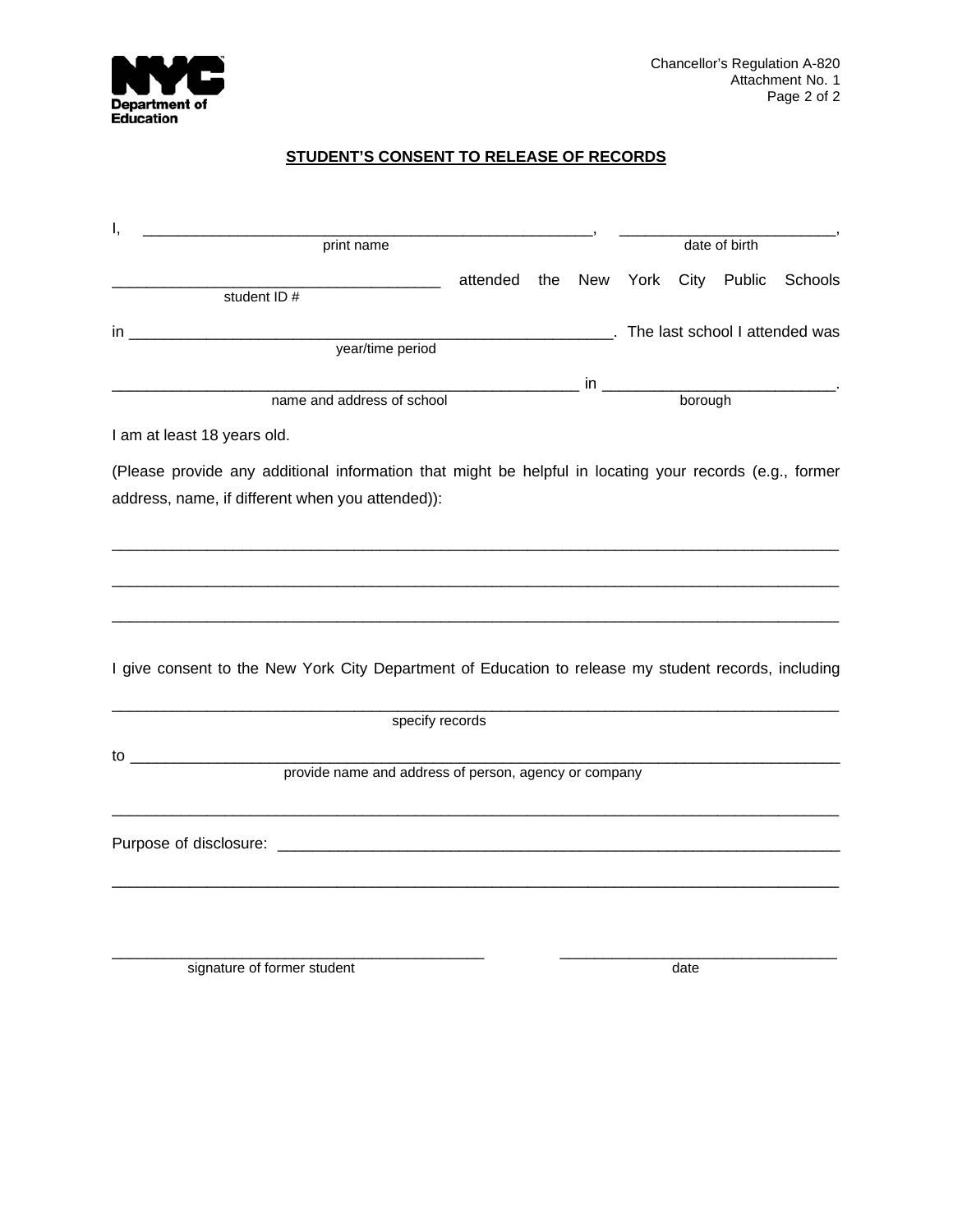

#### **NOTICE TO CUSTODIAL PARENT OF REQUEST FOR ACCESS TO STUDENT RECORDS BY NON-CUSTODIAL PARENT**

| custodial parent                                                                                           |                                                          |            |                                      |  |
|------------------------------------------------------------------------------------------------------------|----------------------------------------------------------|------------|--------------------------------------|--|
| On __________________________________ we received a request for access to student records from<br>date     |                                                          |            |                                      |  |
| name of requester                                                                                          |                                                          |            | who said he/she is the non-custodial |  |
|                                                                                                            |                                                          |            |                                      |  |
|                                                                                                            |                                                          |            | The She wants to:                    |  |
|                                                                                                            | name of student                                          |            |                                      |  |
| $\square$ obtain (or)                                                                                      |                                                          |            |                                      |  |
|                                                                                                            | $\square$ examine the educational records of your child. |            |                                      |  |
| Unless the school is provided with a legally binding instrument or court order providing that the parent   |                                                          |            |                                      |  |
| making the request is not permitted to have access to the child's education records, those records will be |                                                          |            |                                      |  |
| made available to the requester by no later than the $45th$ day from the date we received the request,     |                                                          |            |                                      |  |
|                                                                                                            |                                                          |            |                                      |  |
| date                                                                                                       |                                                          |            |                                      |  |
|                                                                                                            |                                                          |            |                                      |  |
| name                                                                                                       |                                                          |            | phone number                         |  |
| if you have any questions.                                                                                 |                                                          |            |                                      |  |
|                                                                                                            |                                                          | Sincerely, |                                      |  |

 $\mathcal{L}_\mathcal{L}$  , which is a set of the set of the set of the set of the set of the set of the set of the set of the set of the set of the set of the set of the set of the set of the set of the set of the set of the set of

principal, etc.